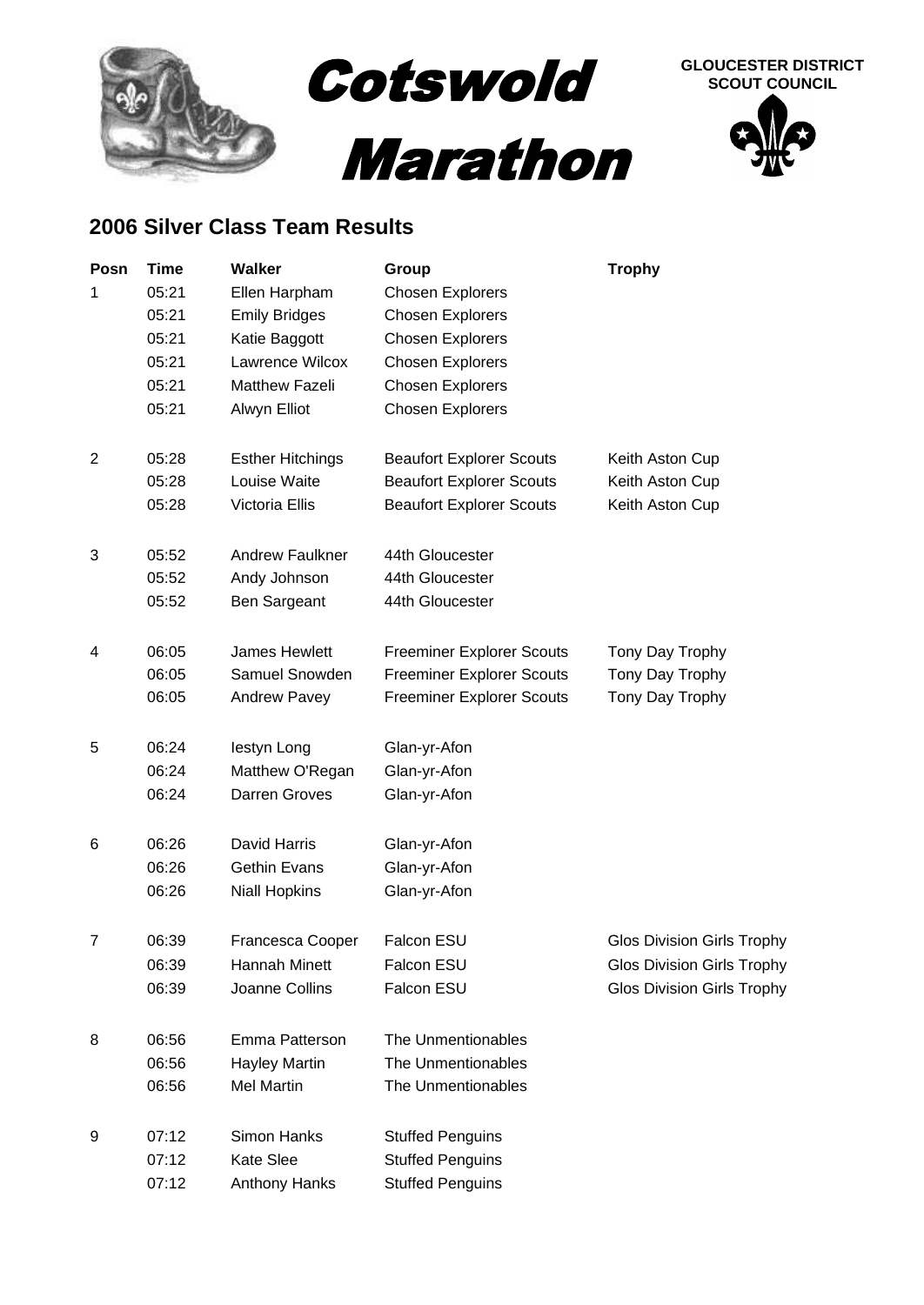| 10 | 07:15 | Jade Stacey              | <b>Longlevens District Guides</b> |               |
|----|-------|--------------------------|-----------------------------------|---------------|
|    | 07:15 | Kerry Young              | <b>Longlevens District Guides</b> |               |
|    | 07:15 | Laura Martin             | <b>Longlevens District Guides</b> |               |
|    | 07:15 | Lisa Denby               | <b>Longlevens District Guides</b> |               |
|    | 07:15 | Poppy Warwick            | <b>Longlevens District Guides</b> |               |
|    | 07:15 | Rebecca Davies           | <b>Longlevens District Guides</b> |               |
| 11 | 07:23 | Alex Irvine              | Defiant Explorers 2               | Sealey Trophy |
|    | 07:23 | James Dench              | Defiant Explorers 2               | Sealey Trophy |
|    | 07:23 | Sam Holyhead             | Defiant Explorers 2               | Sealey Trophy |
| 12 | 07:54 | <b>William Collerick</b> | Montgomeryshire Scouts            |               |
|    | 07:54 | <b>Jake Davies</b>       | Montgomeryshire Scouts            |               |
|    | 07:54 | <b>Robert Berg</b>       | Montgomeryshire Scouts            |               |
| 13 | 08:09 | Tom Bennett              | 7th Worcester                     |               |
|    | 08:09 | Alex Hall                | 7th Worcester                     |               |
|    | 08:09 | Dominic Thompson         | 7th Worcester                     |               |
| 14 | 08:43 | Rory Lucas               | <b>Windrush Explorer Scouts</b>   |               |
|    | 08:43 | Clodagh Ogden            | <b>Windrush Explorer Scouts</b>   |               |
|    | 08:43 | Joe Bradley              | Windrush Explorer Scouts          |               |
| 15 | 08:59 | Jack Godbert-Brown       | 1st Radford Semele                |               |
|    | 08:59 | John Godbert             | 1st Radford Semele                |               |
|    | 08:59 | Michael Hepburn          | 1st Radford Semele                |               |
| 16 | 09:34 | <b>Christopher Monk</b>  | 3rd Tewkesbury                    |               |
|    | 09:34 | Jamie Powell             | 3rd Tewkesbury                    |               |
|    | 09:34 | <b>William Brooks</b>    | 3rd Tewkesbury                    |               |
| 17 | 09:44 | Sam Isaacson             | 17th Sutton Coldfield             |               |
|    | 09:44 | Jonathan Cotgreave       | 17th Sutton Coldfield             |               |
|    | 09:44 | Jonathan Hyland          | 17th Sutton Coldfield             |               |
|    |       |                          |                                   |               |